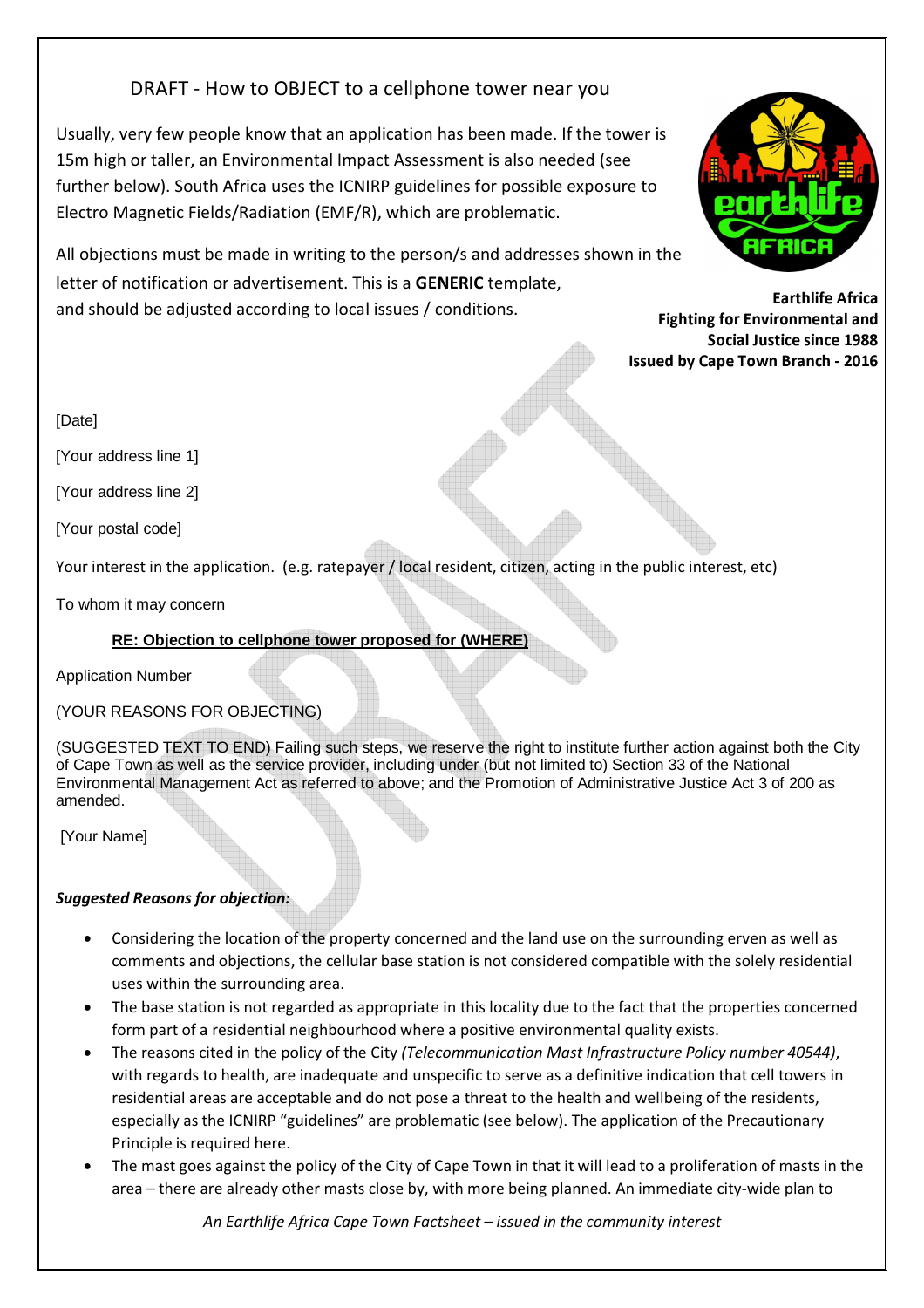rationalise telecommunications masts is required, and we DEMAND that no further masts be approved until such is carried out and finalised

- The mast is also going against the same policy (OB.10.2 AND 2.4.1 AND 5.1.5) as far as the need to measure and confirm CUMULATIVE EXPOSURE. No such studies measuring existing exposure have been carried out which we demand as a right to our environmental protection prior to any mast being approved. The need for the application of the Precautionary Principle is clear.
- The policy of Council is deficient in that it does not take into account science not provided by vested interests, nor does it speak to the actual impacts, whether thermal or non-thermal.
- In the absence of 100% proof that cell towers do not endanger the health of the population in any way whatsoever, it is fundamentally important to minimise the risk
- There is no information regarding need and desirability for the mast, at a minimum, a full list of service provider/s currently making use of the nearest tower plus a detailed report of complaints of dropped calls including a list of the affected service provider/s should be provided.
- The probability that the mast will be extended in future, and additional antennae will be added, is high. This would subvert the legal processes required for such a mast in excess of 15m in height. Information on which service providers and types of service [such as 5G] are planned for the proposed tower over the next ten years must also be provided, with full justification for same. An EIA must be triggered should the mast ever be raised above 15m
- There is no clear need and desirability shown for the tower by the proponent. The existing infrastructure already supports all services. Which service provider requires the tower? How many providers will be using the tower, now and in the future? The current signal strength for each service provider is not adequately demonstrated. Without these questions being answered, it is impossible for Council to take a decision.
- No technology alternatives or co-location on existing infrastructure as alternatives has been made known.
- No information regarding existing or future impacts has been made available.
- The current policy mentions that no habitable structure shall be within 50m in line with the antenna at least two issues are of concern, firstly, future structures may well be constructed within that 50m and base stations will limit future capital expenditure and personal choice on building additional storeys or higher buildings and secondly, the signal does reach the ground about 100m away – was this fact is not catered for in the policy, the limitation should at least include "no habitable structures within 100m" of the mast. Failure to do so may render Council liable for lost value on properties within 100m, especially those within 50m.
- (any other reasons you may wish to add)

The ICNIRP recommendations were adopted by the EU in its Council Recommendation of 1999, without considering long-term non-thermal effects. However, it should be stressed that at an international EMF conference in London (2008), Professor Paolo Vecchia, ICNIRP Chairman from 2004 to 2012, said about the exposure guidelines "What they are not": "They are not mandatory prescriptions for safety", "They are not the' 'last word' on the issue", and "They are not defensive walls for industry or others"

In May 2011, the Parliamentary Assembly for the Council of Europe (PACE) recommended that its member states "reconsider the scientific basis for the present electromagnetic fields exposure standards set by the International Commission on Non-Ionising Radiation Protection (ICNIRP)" and "put in place information and awareness-raising campaigns on the risks of potentially harmful long-term biological effects on the environment and on human health, especially targeting children, teenagers and young people of reproductive age". In the same report they urged town planners to introduce town planning measures to keep relay antenna base stations "at a safe distance from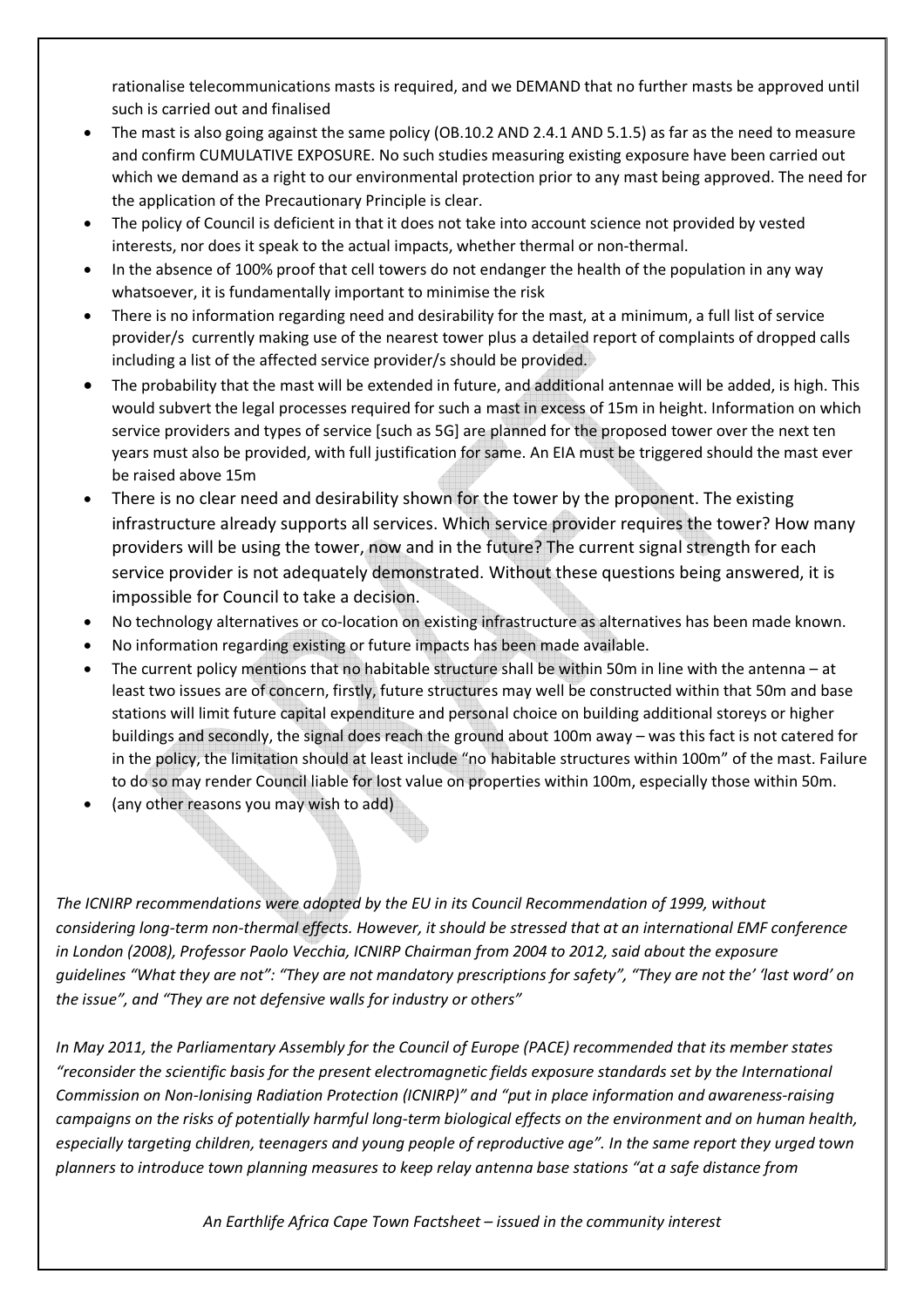dwellings" and requested that member states "pay heed to and protect 'early warning' scientists" http://assembly.coe.int/nw/xml/XRef/Xref-XML2HTML-en.asp?fileid=17994&

#### Follow up procedure:

• (a) If your objection is being hand delivered, retain a stamped and dated copy. (b) If emailed, request confirmation of receipt.

(c) Always copy more than just the relevant dept or the consultant – the mayor's office, the city ombud, etc – objections have been known to vanish!

# Attend all meetings – oral presentations from objectors are permitted:

- If re-zoning is not required, approval can be granted at local governmental level.
- Assemble as many objectors as possible to be present.
- Noted from City documentation is a requirement of a 7 day, prior to the meeting, notification period if you wish to be present.

#### Appeals Process:

• Applicants are always granted leave to appeal and you have to be relentlessly one step ahead and ensure that you are present at subsequent meetings. If you err on the side of caution, rubber stamped approval will be granted by the City with your only option being to take the case to the High Court at your cost.

### You also have the right to appeal.

#### Points to note:

- City legislation does not permit the erection of cell towers until approval has been finalised. To quote Sean Van Rensburg, in reply to the following question recently posed: "Only after the full process has run its course and the mast received approval can it be installed?" "Correct, but building plan approval will also be required".
- Email Sean. VanRensburg@capetown.gov.za and report any mast that has been illegally erected.

If the proposed mast is 15m in height or greater, it triggers a full Environmental Impact Assessment (EIA), which is a separate process and governed by Provincial Government.

This happens by the issuing of a Background Information document, with a period for comment. These comments (and other requirements by government) are then included in a Scoping Report and Plan of Study, after which the studies are carried out. This then results in a DRAFT Environmental Impact Report (EIR), which is also open for public comment.

The FINAL Environmental Impact Report is then submitted to government for approval. IF it is approved, the public has (generally) 30 days within which to lodge an appeal.

Broadly speaking, two areas are important to understand with an EIA / EIR – process and content. There are often flaws in the process – not enough time for comment, poor notification, late notification and so on. Content issues could include insufficient, unclear or biased information – inevitably, the information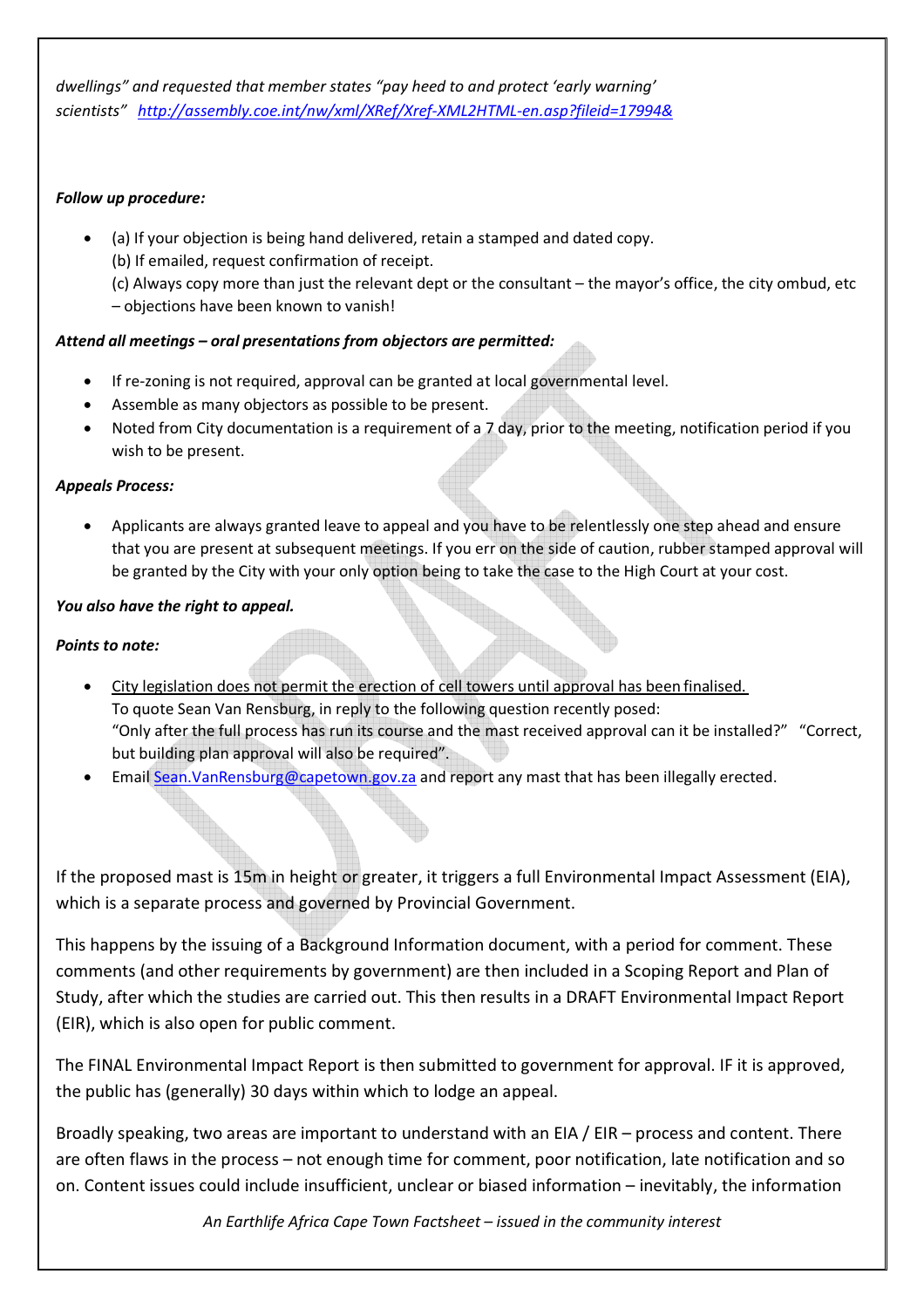will be biased in favour of the proponent, and little, if anything, negative will be included. So the so-called independence of consultants is but a sham, as the proponent pays them.

Some specific issues:

Adverts – these are usually too small, tucked away in the classifieds section of newspapers, and generally only in one language. In a country where the illiteracy rate is around 50% this must be re-visited.

Interested and Affected Parties (I&AP's)- Identification of I&AP's is problematic – for a mast less than 15m in height, only people within 30m to 50m of the proposed site are informed, but even this is erratic. There is no guarantee that all who should be informed are.

- 1) Background Information Documents (BID) These are generally only a page or two, saying nothing about potential or possible impacts of the proposed development, or in many cases, outright mis-information. These BID's should contain :-
	- An outline of the EIA requirements. In particular those things that are required before a licence is issued. This could be of great use to those un-familiar with EIA's.
	- A broad description of the proposal. This should be simple for the lay person. This should include what the benefits of this proposal will be.
	- A full description of how the facility will be operated.
	- All of the technical information available (not only what the consultant thinks is valid) If this is too big then maybe it should only be supplied to those who ask.
	- A life cycle analysis of the proposed facility. How long will it last? What will be required for decommissioning? What is the succession plan for this installation?
	- Maps of the area showing residential areas, schools, open land, agriculture, etc. This is already a requirement but it is not always done.
	- A full and detailed description of the issues that are already known. I&AP's need to be informed as to the potential impacts. This could be considered part of the capacity building process. Each issue should have detail about how it will be mitigated, if indeed this has been considered.
	- Contact details for the consultants, and government. This must be accompanied by clear instructions on how to interact with these people.
	- A full description of the proponent.
	- Timelines for the process. These should be planned during the plan for study of scoping and should therefore available at the BID stage.
	- The full list of alternatives considered. It must be made very clear why the proposal is the preferred alternative. There is never enough detail given about this.
	- While never provided, economic justification for the project. What the start-up, running, and decommissioning costs are. What the sales will be? Who are the shareholders and what will happen to the profit? How will the community benefit(jobs, free services and community development, capacity building)
	- Government seems to be pro all development, and cater for people and the environment only if deemed possible – decisions must be taken around what is and is not acceptable in areas, and these must be adhered to. The principle of limits to growth and development must be accepted, an overall "environmental limits" decision taken in conjunction with civil society, and adhered to. Sustainability must become the dominant theme in EIA evaluation.
	- Projects proposed are almost always designed to make the rich richer. EIA should also give real attention to those who stand to benefit from the proposal. As a rule local communities who will be affected directly by the proposal should get direct and tangible benefits. (Not at the expense of their health however)
	- Many EIA's have a risk assessment aspect to them, but never for cellmasts. This methodology is severely flawed.